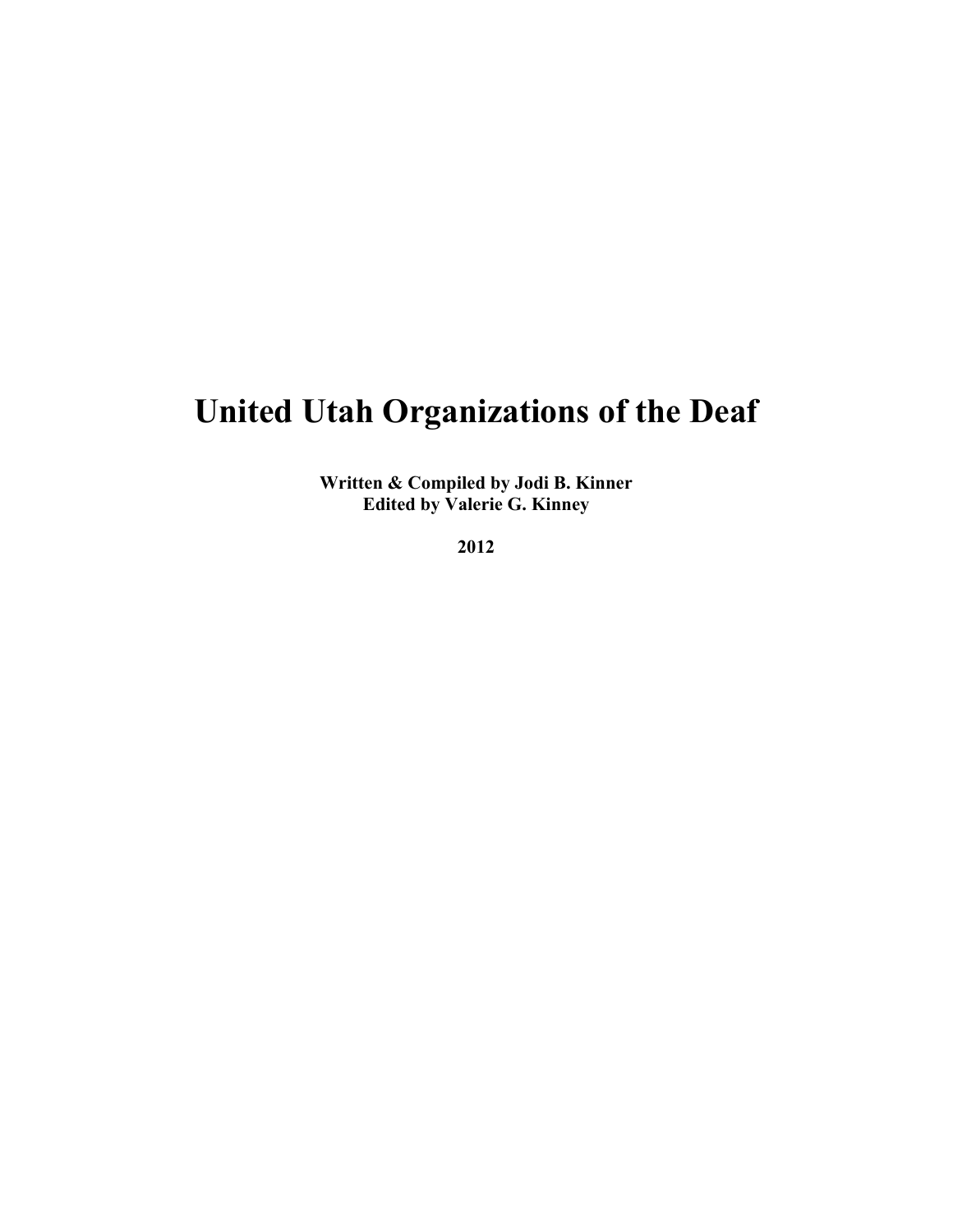Before 1930, the Deaf community enjoyed watching the silent movies and some movies with captions. When the non-talking movies were replaced with the talking films in 1930s, Deaf people had been at a disadvantage ever since (Walker, 2006).

For 30 years, captions were no longer added to films. Deaf people were left out in the cold (Sanderson, 2004). It was not until June 30, 1960 when the Captioned Films for the Deaf was available under the direction of Dr. Malcolm J. Norwood who was Deaf and known as a "Father of Closed Captioning." As the director working for the U.S. Department of Health,

Education and Welfare, Dr. Norwood, known as "Mac," persuaded top level administrators of the need of Deaf people for education through films with captions" (Sanderson, 2004).

Upon approval, Mac developed a nationwide program of captioned films for Deaf people (Sanderson, 2004). It created much excitement in the Deaf community. Thousands of Deaf people rented or purchased 16 mm projectors to show the films from the film library supplied by the U.S. Department of Health, Education and Welfare in Washington, D.C. (Sanderson, 2004).

In July 1960, the United Utah Organizations



**Dr. Malcolm J. Norwood**

of the Deaf was established to cooperate with the local organizations such as the Utah Association of the Deaf, Utah Athletic Club of the Deaf, Salt Lake Frats, Ogden Frats, Salt Lake Valley Branch for the Deaf, Ogden Branch for the Deaf, and any other organizations among the Deaf in Utah to primarily coordinate dates for each group's activities to avoid any overlapping of meetings so that everyone can enjoy watching the films together (Walker, 2006).

Under this organization, known as U.O. for short, six members coordinated coordinating each committeeman who represented each organization. The first appointed members were: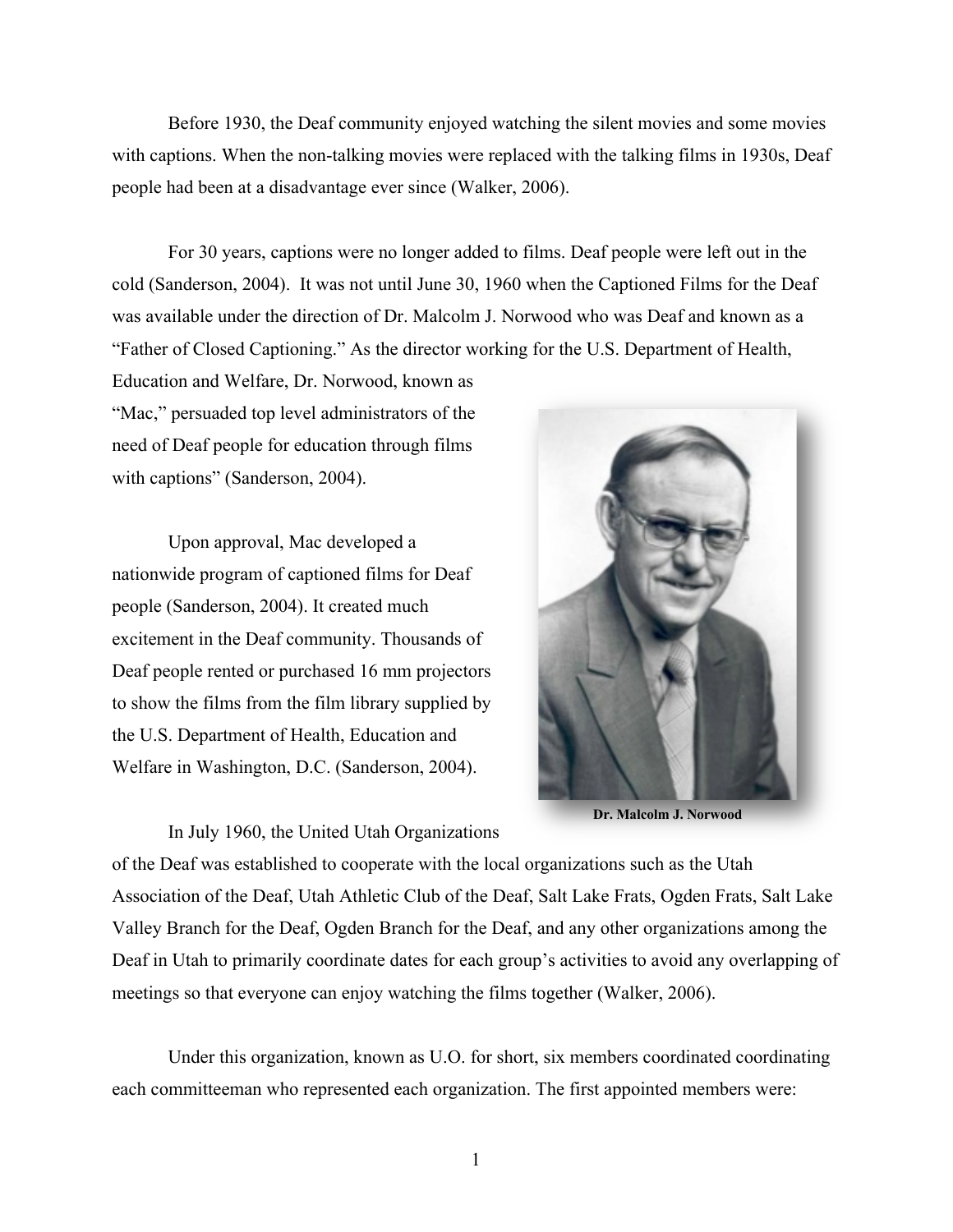Chairman UAD – Ned C. Wheeler Member UAD – Robert J. Welsh Member UACD – Rodney Walker Member Salt Lake Valley Branch for the Deaf- G. Leon Curtis Member Salt Lake Frat Division No. 56 – Verl W. Thorup Member Ogden Frat Division No. 127 – Donald Jensen (Walker, 2006)

From then on, each organization took its turn with the other organizations watching a film. There was no admission charge for the movies. After renting the 16 mm projectors, the U.O. wished to purchase its own projector and screen (Walker 2006). In 1960, they hosted a party as a fundraiser to purchase the screen and projector (UAD Bulletin, Fall 1960; Walker, 2006). A \$3 donation from Deaf attendees was solicited to pay for the new projector and screen (UAD Bulletin, Fall 1960). Later, they received some donations from fund raising. However, they were short of their goal to raise the total funds. UAD was kind enough to loan to U.O. of \$256.00 to help achieve the goals. Finally, the U.O. was able to purchase the necessary equipment (Walker, 2006). The scheduling dates and showing the captioned films continued to work out quite well.

Since the Deaf community enjoyed watching the captioned films, the Utah Association for the Deaf invited Dr. Norwood to Utah on February 22 and 23, 1963. While in Ogden, he spoke to a sizable and appreciative audience at the Utah School for the Deaf. The Captioned Films program was explained in detailed, from both the educational and recreational viewpoints. He also answered many questions from the audience, and then exhibited two short films, "Motor Mania," on safety, featuring an old Walt Disney favorite, Goofy, and "Electromagnet," an educational feature. These films had tremendous impact on the audience. At the time, the Deaf community hoped the captioned films would represent a significant breakthrough in education that would permit Deaf children to increase their rate of learning and overcome their disadvantage accessing literacy. They were deeply indebted to Mac for taking the time to stop in Utah and showed what was in store for them (UAD Bulletin, Spring 1963).

Through the passing years, the membership of the U.O. continued to increase and eventually, the number of organizations belonging to the U.O. had reached thirteen. The fee for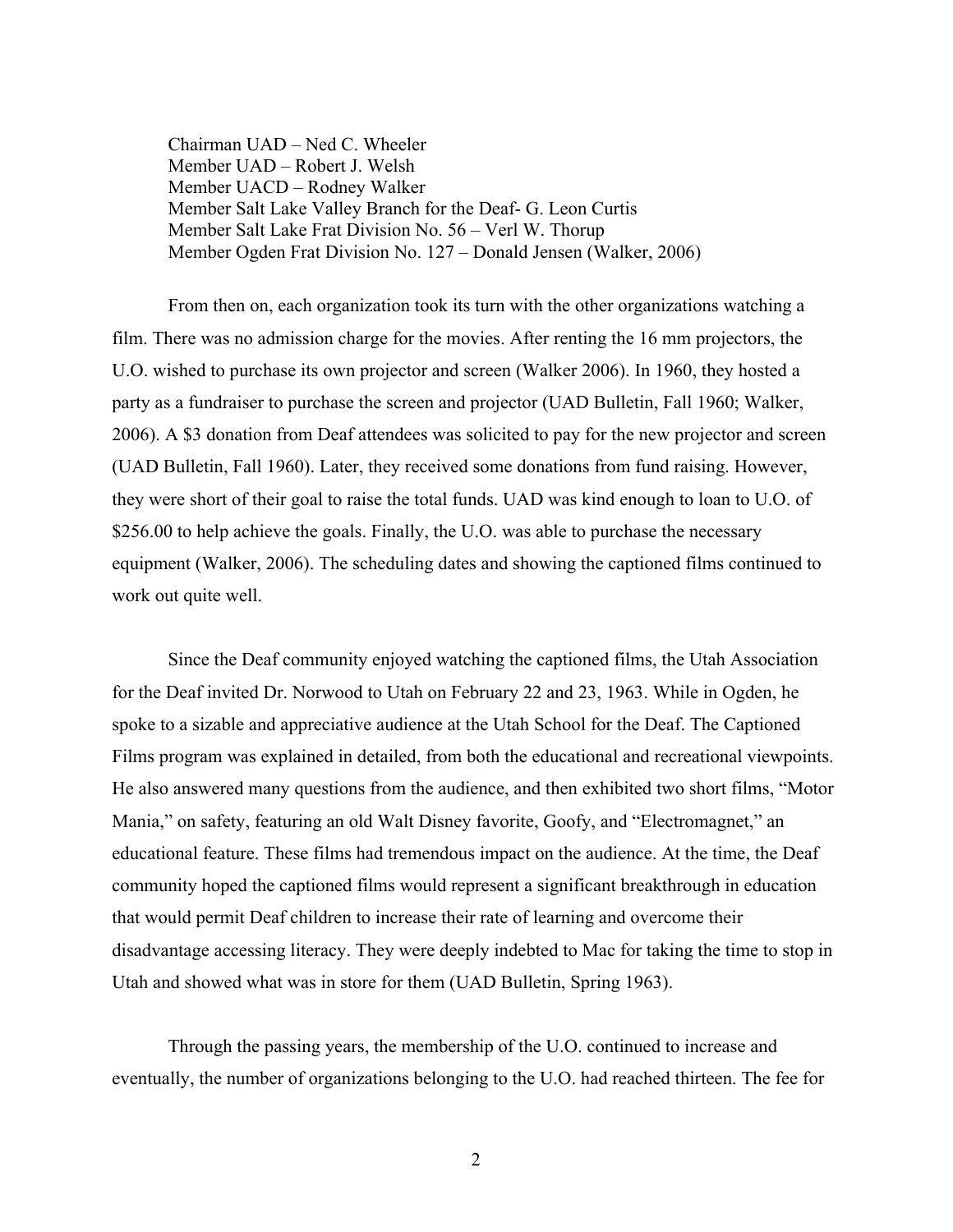membership was ten dollars per year. The organization met twice a year to verify dates for activities for the following six months (Walker, 2006).

Deaf people watched old movies and captioned movies in the Cultural Hall at the Ogden Branch for the Deaf. The event was more enjoyable when the sisters contributed the candy, cookies, fudge, popcorn balls and etc (Remember the Events).

Eventually, the Salt Lake City Division No. 56 (Frat) took over scheduling the captioned films as well as using the projector and screen for their monthly meetings (Walker, 2009). They enjoyed having meetings and movies for a few more years at different available places.

In the 1980s, the Utah Community Center for the Deaf in Bountiful was available to show films during Frat meetings. Unfortunately, the screen in the building was in no condition to show movies (Walker, 2006).

During the 1970s and 1980s, Dr. Norwood's persistence paid off with the creation of the captioning industry that we know today (Feldman, 2008). At the time, TV shows with closed captions became popular, and "this attracted Deaf people away from the captioned film showings at the Frat meetings" (Walker, 2006). The Frat continued to hold their meetings, but showing the captioned films gradually stopped.

During the meeting on May 1, 2004, representatives of various organizations voted to dissolve the United Organizations for the Deaf (UAD Bulletin, June 2004). Rodney W. Walker, a prominent Utah Deaf person stated, "it might be interesting to note that the original objective of the U.O. was to deal with the captioned films and the projection equipment for the organizations to use, but the purpose was changed through time to focus on coordination and scheduling for various activities" (Walker, 2006).

Under federal law, captions are being displayed on TV shows and wide-release movies. Today, Deaf people have the privilege of enjoying watching TV shows and/or movies with captions. Moreover, with advanced technology available, more and more ASL films are

3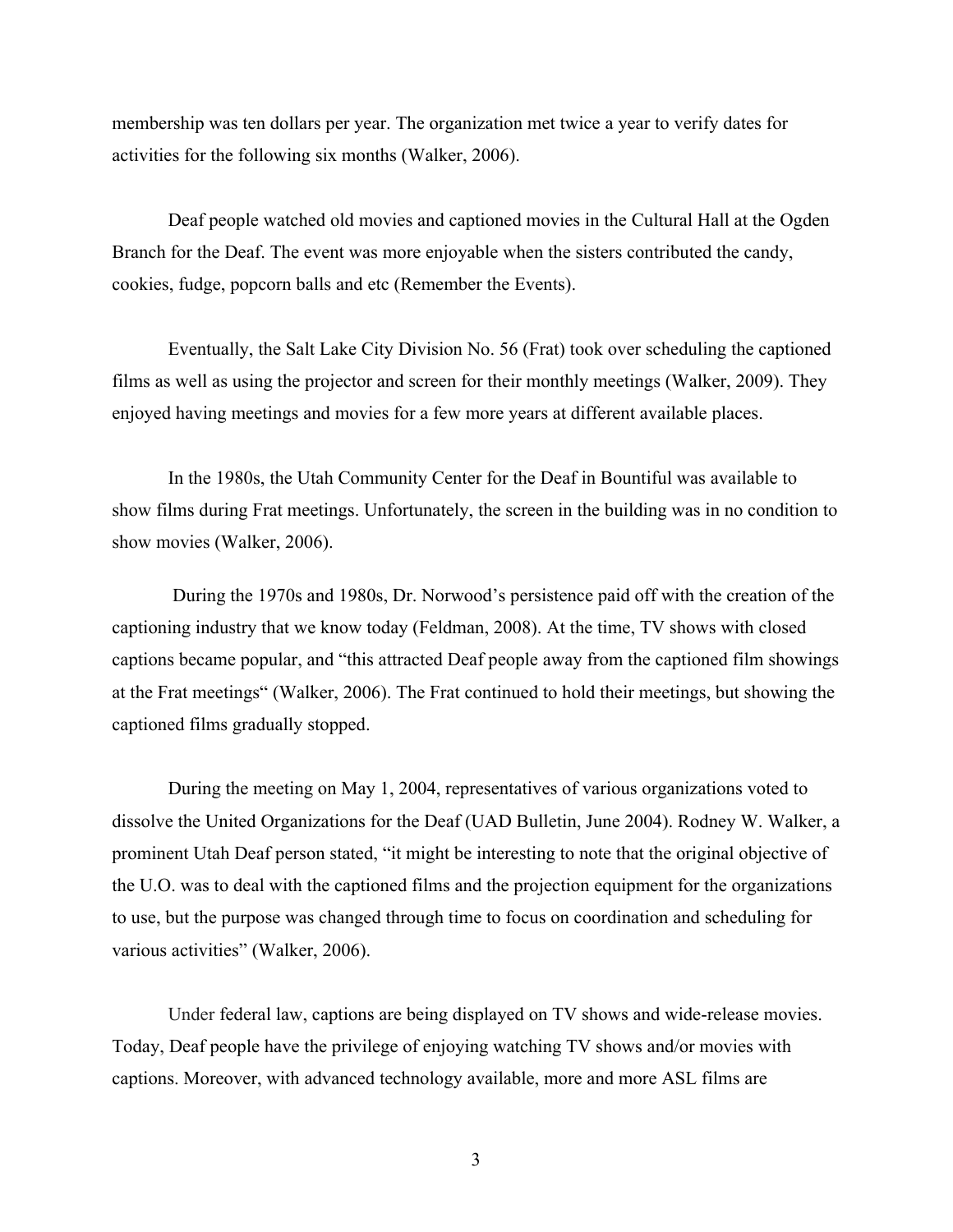produced and directed by Deaf directors/producers. Our local Utah film producers are Lance Pickett (R.E.M. Films) and Julio Diaz, Bobby Giles and Jim Harper (Eye-Sign Media).

In order to support the ASL film business, the Utah Association of the Deaf hosts ASL films at the Robert G. Sanderson Community Center where the Deaf community can enjoy watching movies in ASL with captions.